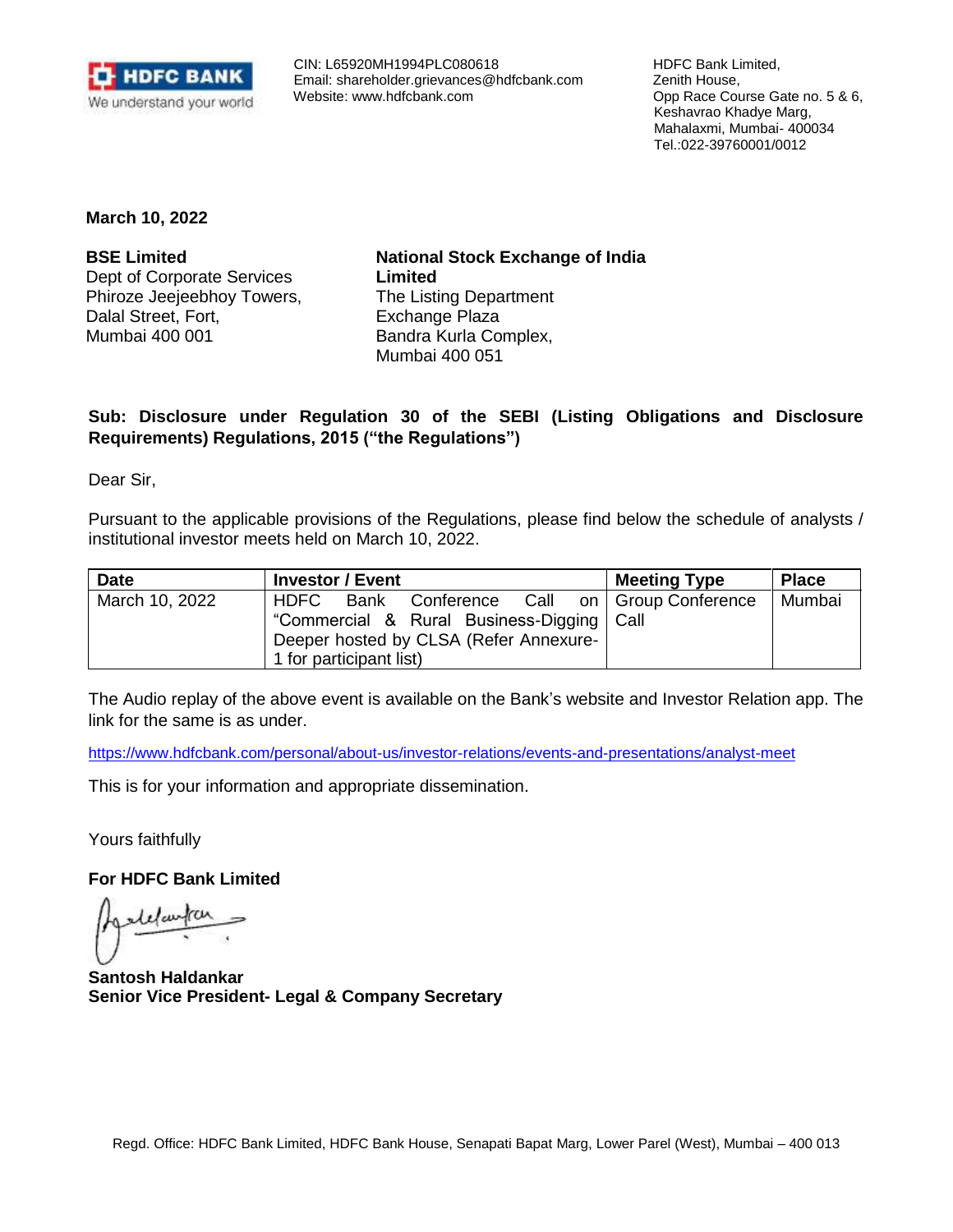

## **Annexure -1**

| S.no.          | <b>Institution</b>                            |
|----------------|-----------------------------------------------|
| 1              | Abu Dhabi Investment Authority                |
| $\overline{2}$ | Acorn Asset Management Ltd                    |
| $\overline{3}$ | Aegon Asset Management UK PLC                 |
|                | Aegon Life Insurance Company Limited          |
| $\frac{4}{5}$  | AIA Investment Management Private Limited     |
| 6              | <b>Altrinsic Global Adv</b>                   |
| $\overline{7}$ | Alua Capital Management LP                    |
| 8              | Amundi-GEM                                    |
| 9              | <b>APG Investments Asia Limited</b>           |
| 10             | Ashmore Investment Management Ltd             |
| 11             | Aubrey Capital Management Limited             |
| 12             | <b>Avendus Group</b>                          |
| 13             | AXA Investment Managers UK Ltd                |
| 14             | <b>BambuBlack Asset Management</b>            |
| 15             | Baring Asset Management (Asia) Ltd            |
| 16             | <b>Blackrock GEM London</b>                   |
| 17             | <b>BNP Paribas Mutual Fund</b>                |
| 18             | <b>Brown Advisory London</b>                  |
| 19             | C WorldWide Asset Management                  |
| 20             | Columbia Threadneedle Investments             |
| 21             | Cooper Investors Pty Ltd                      |
| 22             | <b>CRUX Asset Management</b>                  |
| 23             | Dauntless Management LLC (Research Only)      |
| 24             | East Bridge Capital Management LP             |
| 25             | <b>Ellipsis Partners LLC</b>                  |
| 26             | FIL Investment Management (HK) Ltd            |
| 27             | Fred Alger Management Inc                     |
| 28             | <b>ICICI Lombard General Insurance Co Ltd</b> |
| 29             | <b>ICICI Prudential Life Insurance Co Ltd</b> |
| 30             | <b>ICICI Prudential Mutual Fund</b>           |
| 31             | <b>IDFC Mutual Fund</b>                       |
| 32             | Intermede Investment Partners Ltd             |
| 33             | Janus Capital Management LLC                  |
| 34             | JP Morgan Asset Mgmt                          |
| 35             | Jupiter Asset Management Limited              |
| 36             | Khazanah India Advisors                       |
| 37             | Kotak Mahindra Mutual Fund                    |
| 38             | L & T Investment Management Limited           |
| 39             | Lazard Asset Management (London)              |
| 40             | Legatum                                       |
| 41             | <b>LGM Investments Limited (UK)</b>           |
| 42             | Loomis, Sayles & Company, Inc.                |
| 43             | M&G Investment Management Limited             |
| 44             | Manulife Investment Mgmt (Europe) Ltd         |